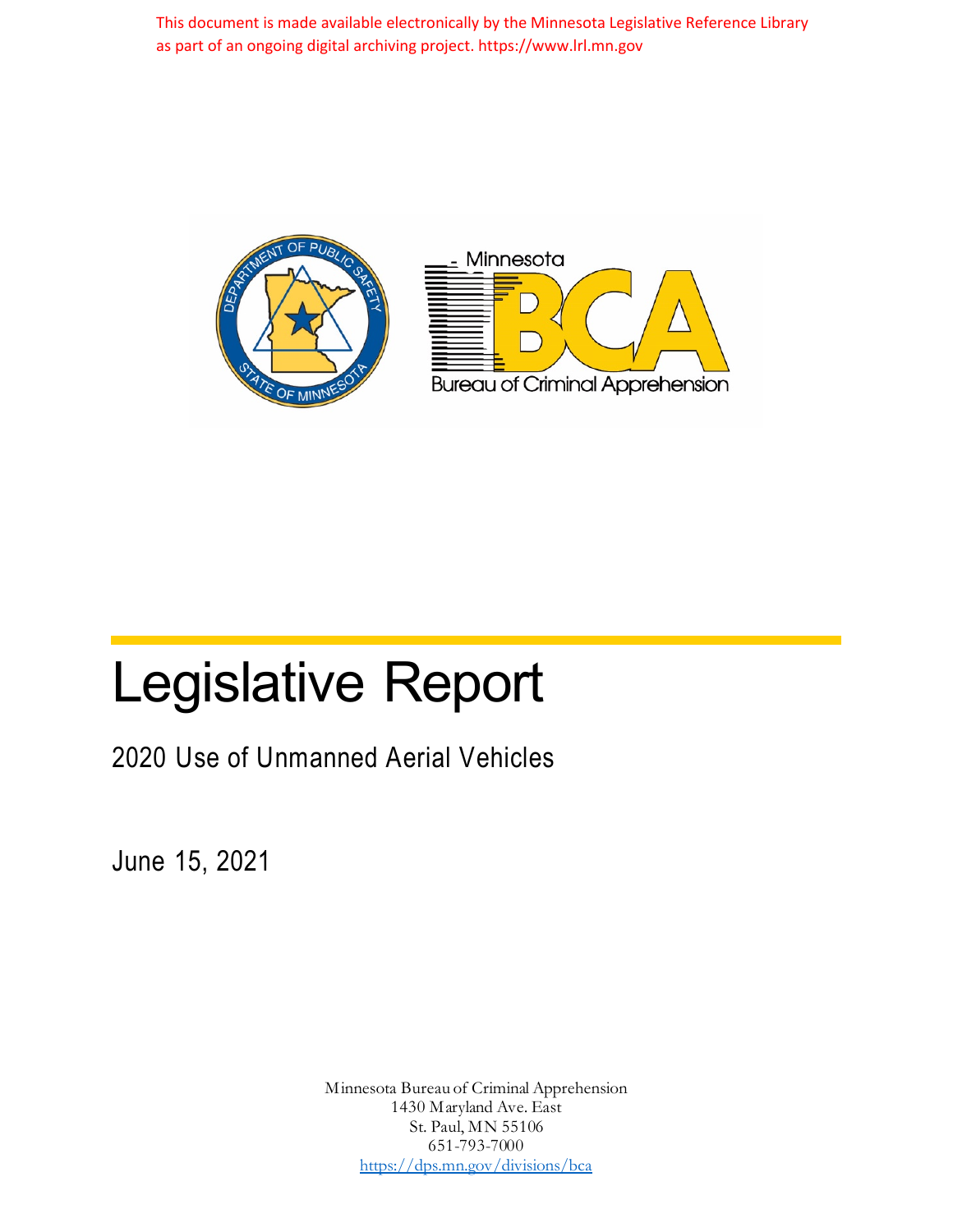## **Table of Contents**

| Agency Type and Total Uses without a Search Warrant  4 |  |
|--------------------------------------------------------|--|
|                                                        |  |
|                                                        |  |
|                                                        |  |
|                                                        |  |
|                                                        |  |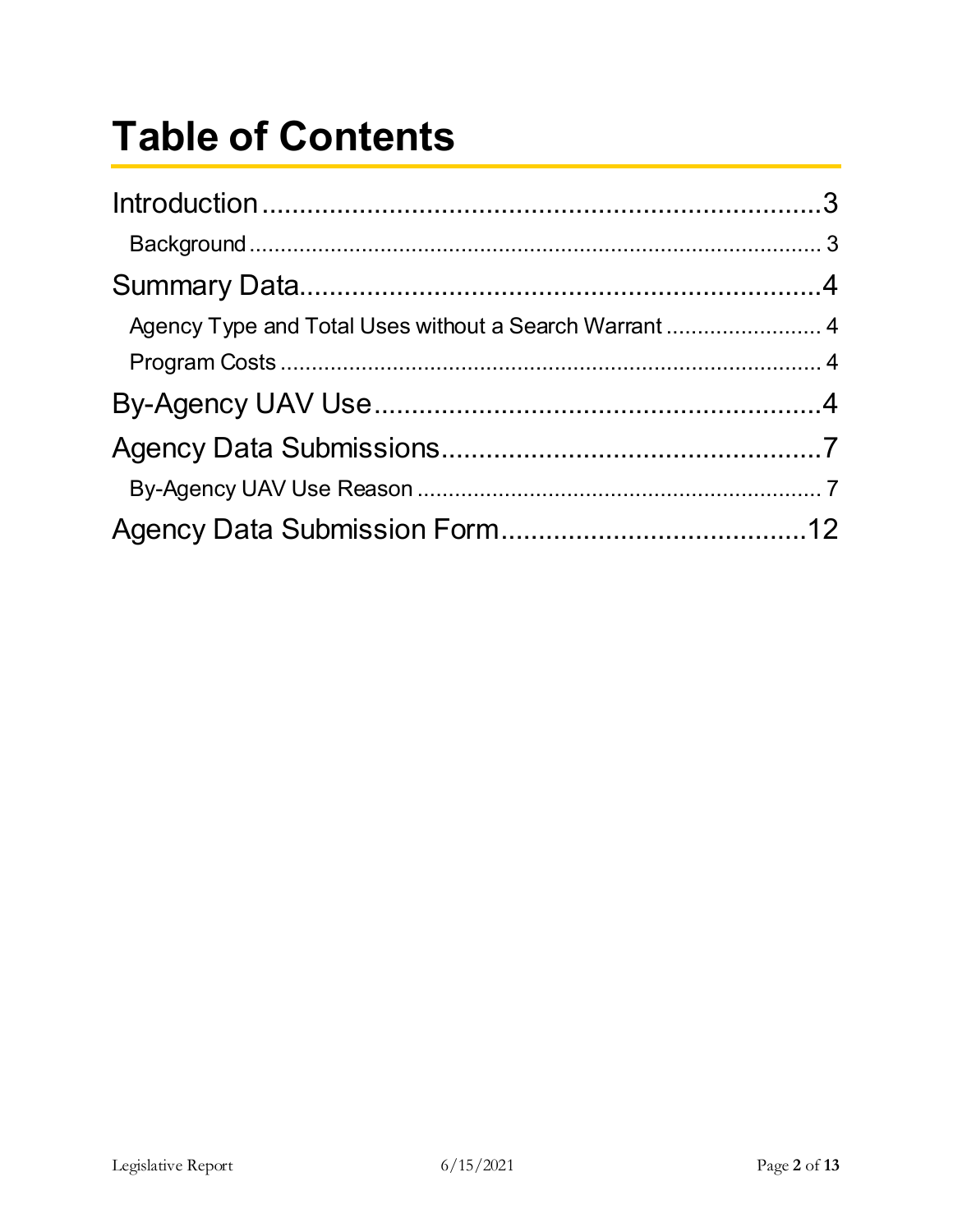## <span id="page-2-0"></span>**Introduction**

Laws of Minnesota 2020, Chapter 82, section 5, subdivision 12a-b requires all law enforcement agencies that maintain or use an Unmanned Aerial Vehicle (UAV), also known a drone, to report the following data by January 15 regarding the prior calendar yearto the Minnesota Department of Public Safety (DPS):

- The number of times a UAV was deployed without a search warrant.
- The date of each deployment.
- The authorized use for each deployment (se[e Laws of Minnesota 2020, Chapter 82,](https://www.revisor.mn.gov/laws/2020/0/Session+Law/Chapter/82/) section 5, subdivision 3).
- The total cost of the agency's UAV program.

This report fulfills the further requirement that DPS compile the data into a report for the legislature to be posted on the department's website.

#### <span id="page-2-1"></span>**Background**

Laws of Minnesota 2020, Chapter 82, was signed into law on May 16, 2020.

The BCA developed and provided a submittal form to law enforcement agencies in August 2020 that enables law enforcement agencies that maintain or use an Unmanned Aerial Vehicle (UAV) to report the data required by statute in a uniform manner.

The information provided to and compiled by the Minnesota Bureau of Criminal Apprehension (BCA) in this report covers the reporting period January 1, 2020, through December 31, 2020.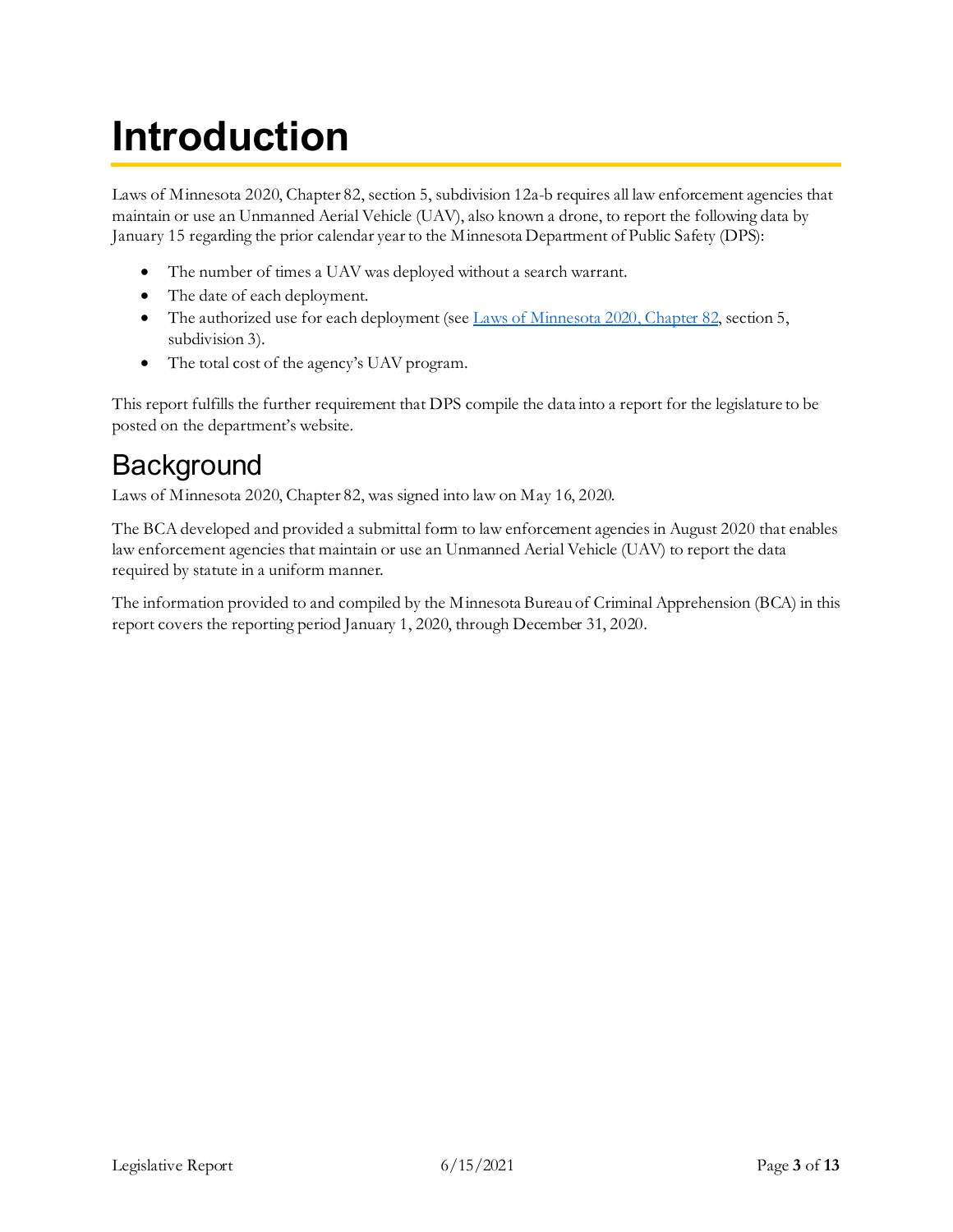### <span id="page-3-0"></span>**Summary Data**

### <span id="page-3-1"></span>Agency Type and Total Uses without a Search Warrant

| Sheriff's Departments:<br>$\bullet$                      | 46 |  |  |  |  |  |
|----------------------------------------------------------|----|--|--|--|--|--|
| Police Departments:                                      | 42 |  |  |  |  |  |
| Other (including DNR, State Patrol, BCA, Metro Transit): | 5  |  |  |  |  |  |
| Total agencies reporting:                                | 93 |  |  |  |  |  |
| Total Uses without a search warrant:                     |    |  |  |  |  |  |

### <span id="page-3-2"></span>Program Costs

In 2020, Minnesota law enforcement agencies spent a total of \$922,410.71 on UAV agency programs. Information on individual agency costs are provided later in this report.

## <span id="page-3-3"></span>**By-Agency UAV Use**

|                                             |                   | <b>Cost of UAV</b><br>program for<br>calendar | <b>Number of times</b><br>UAV used w/out |
|---------------------------------------------|-------------------|-----------------------------------------------|------------------------------------------|
| Name of law enforcement agency              | <b>ORI Number</b> | year                                          | warrant                                  |
| Anoka County Sheriff                        | MN0020000         | 10,000.00                                     | 83                                       |
| Arlington Police Department                 | MN0720100         | 0.00                                          | 2                                        |
| <b>Austin Police Department</b>             | MN0500100         | 43,172.23                                     | 8                                        |
| <b>Baxter Police Department</b>             | MN0180500         | 0.00                                          | 4                                        |
| <b>Becker County Sheriff</b>                | MN0030000         | 1,000.00                                      | 5                                        |
| <b>Beltrami County Sheriff</b>              | MN0040000         | 1,000.00                                      | 1                                        |
| <b>Benton County Sheriff</b>                | MN0050000         | 39,382.90                                     | 5                                        |
| <b>Big Lake Police Department</b>           | MN0710100         | 5,000.00                                      | 22                                       |
| <b>Bloomington Police Department</b>        | MN0270100         | 1,070.45                                      | 23                                       |
| <b>Blue Earth County Sheriff</b>            | MN0700000         |                                               | 26                                       |
| <b>Brown County Sheriff</b>                 | MN0080000         | 13,000.00                                     | $\overline{2}$                           |
| Caledonia Police Department                 | MN0280100         | 0.00                                          | $\mathbf 0$                              |
| Cambridge Police Department                 | MN0300100         | 0.00                                          | $\mathbf 0$                              |
| Cannon River Drug and Violent Offender Task |                   |                                               |                                          |
| Force                                       |                   | 1,436.00                                      | 19                                       |
| Carlton County Sheriff                      | MN0090000         | 4,687.97                                      | $\overline{2}$                           |
| Cass County Sheriff                         | MN0110000         | 870.00                                        | 3                                        |
| Chisago County Sheriff                      | MN0130000         | 8,459.00                                      | 27                                       |
| Clay County Sheriff                         | MN0140000         | 995.00                                        | 1                                        |
| Columbia Heights Police Department          | MN0020400         | 46,400.00                                     | $\mathbf 0$                              |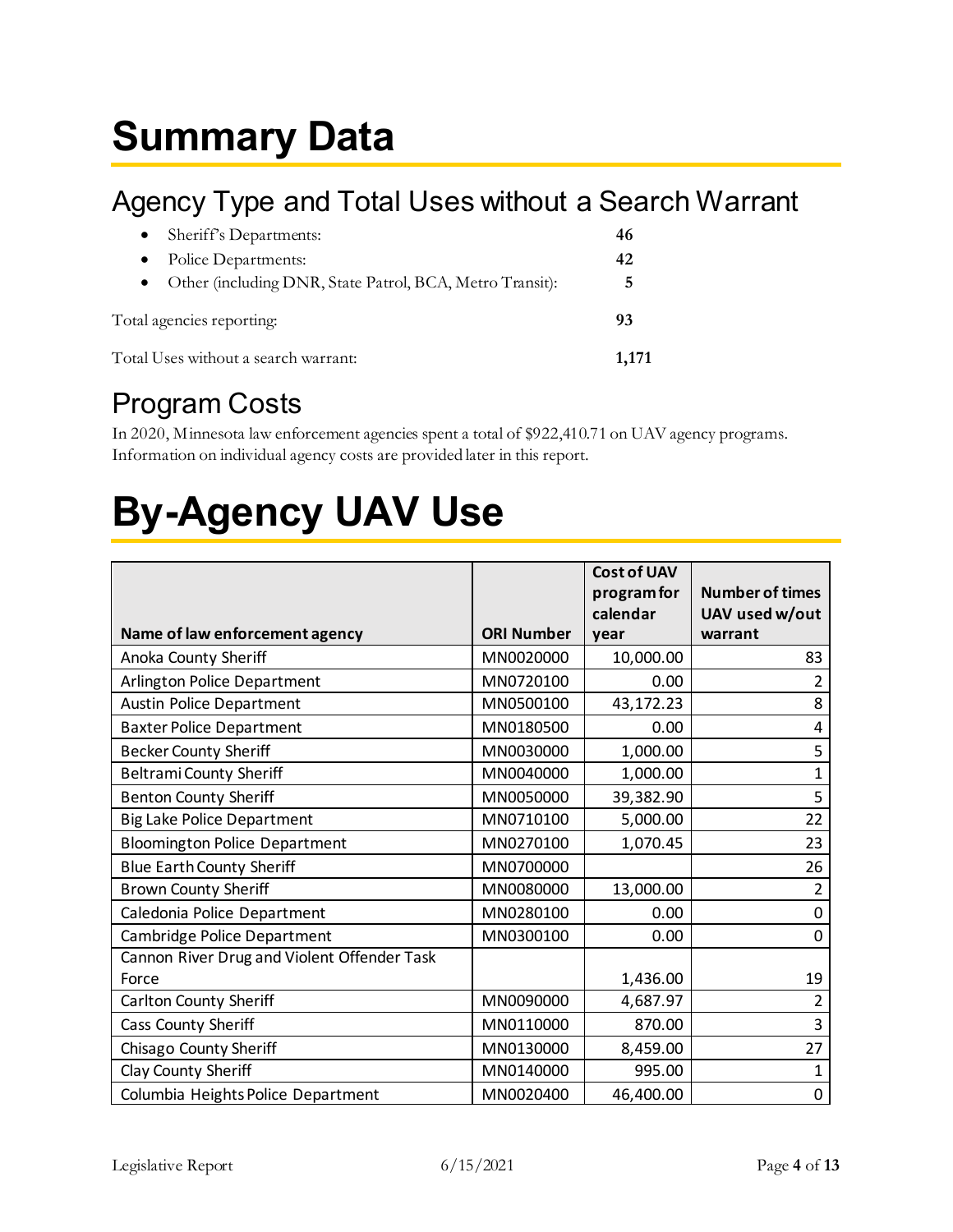|                                           |                   | <b>Cost of UAV</b> |                        |
|-------------------------------------------|-------------------|--------------------|------------------------|
|                                           |                   | program for        | <b>Number of times</b> |
|                                           |                   | calendar           | UAV used w/out         |
| Name of law enforcement agency            | <b>ORI Number</b> | year               | warrant                |
| Cook County Sheriff                       | MN0160000         | 0.00               | 0                      |
| Coon Rapids Police Department             | MN0020500         | 8,200.00           | 17                     |
| Cottage Grove Police Department           | MN0820700         | 473.98             | 53                     |
| Crow Wing County Sheriff                  | MN0180000         | 9,250.00           | 30                     |
| <b>Crystal Police Department</b>          | MN0270400         | 11,000.00          | 5                      |
| Dakota County Sheriff                     | MN0190000         | 8,905.88           | 64                     |
| Douglas County Sheriff                    | MN0210000         | 2,250.00           | 9                      |
| <b>Eagan Police Department</b>            | MN0190800         | 8,000.00           | 12                     |
| Eden Prairie Police Department            | MN0272600         | 12,388.18          | $\overline{7}$         |
| <b>Edina Police Department</b>            | MN0270600         | 2,654.00           | 59                     |
| <b>Fisher Police Department</b>           | MN0600600         | 0.00               | $\mathbf 0$            |
| Freeborn County Sheriff                   | MN0240000         | 1,720.00           | 11                     |
| <b>Fridley Police Department</b>          | MN0020600         | 0.00               | 12                     |
| Golden Valley Police Department           | MN0270800         | 15,000.00          | 3                      |
| Goodhue County Sheriff                    | MN0250100         | 0.00               | $10\,$                 |
| <b>Grand Rapids Police Department</b>     | MN0313000         | 0.00               | $\boldsymbol{0}$       |
| <b>Grant County Sheriff</b>               | MN0260000         | 0.00               | 4                      |
| Hennepin County Sheriff                   | MN0270000         | 21,600.00          | 8                      |
| Houston County Sheriff                    | MN0280000         | 46.50              | $\mathbf 1$            |
| Kandiyohi County Sheriff                  | MN0340000         | 7,218.00           | $\overline{2}$         |
| Kenyon Police Department                  | MN0250400         | 0.00               | $\pmb{0}$              |
| Lac qui Parle County Sheriff              | MN0370000         | 0.00               | $\pmb{0}$              |
| Lake County Sheriff                       | MN0380000         | 0.00               | 5                      |
| Le Sueur Police Department                | MN0400200         | 0.00               | $\pmb{0}$              |
| Leech Lake Tribal Police Department       |                   | 0.00               | $\mathbf{1}$           |
| Lyon County Sheriff                       | MN0420000         | 0.00               | $\mathbf 0$            |
| <b>Marshall County Sheriff</b>            | MN0450000         | 0.00               | $\boldsymbol{0}$       |
| <b>Marshall Police Department</b>         | MN0420100         | 30,360.00          | $\mathbf{1}$           |
| <b>McLeod County Sheriff</b>              | MN0430000         | 4,700.00           | 8                      |
| Metro Transit Police Department           | MN0274300         | 0.00               | $\pmb{0}$              |
| Mille Lacs Tribal Police Department       | MNDI02400         | 13,103.00          | $\bf 8$                |
| Minnesota Bureau of Criminal Apprehension | MNBCA0000         | 170,000.00         | $\mathbf{3}$           |
| Minnesota Department of Natural Resources | MNCON0000         |                    | $\pmb{0}$              |
| Minnesota State Patrol                    | <b>MNMHP2000</b>  | 9,796.00           | 28                     |
| Moorhead Police Department                | MN0140400         | 0.00               | $\mathbf{1}$           |
| Morrison County Sheriff                   | MN0490000         | 421.55             | $\overline{7}$         |
| Nicollet County Sheriff                   | MN0520000         | 2,400.00           | 25                     |
| North St. Paul Police Department          | MN0620700         | 0.00               | $\mathbf 0$            |
| <b>Olmsted County Sheriff</b>             | MN0550000         | 5,000.00           | 6                      |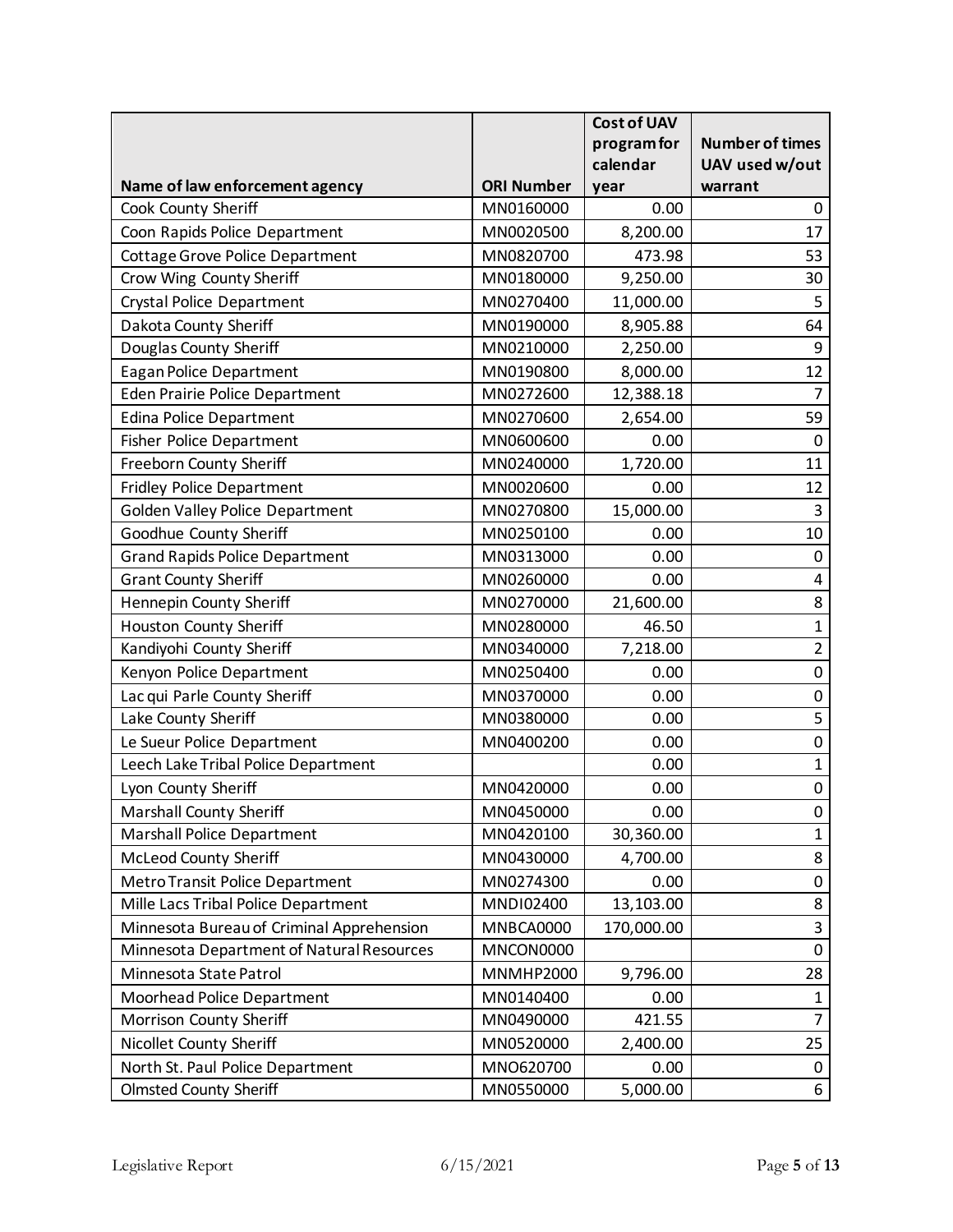|                                        |                   | <b>Cost of UAV</b> |                        |
|----------------------------------------|-------------------|--------------------|------------------------|
|                                        |                   | program for        | <b>Number of times</b> |
|                                        |                   | calendar           | UAV used w/out         |
| Name of law enforcement agency         | <b>ORI Number</b> | year               | warrant                |
| Orono Police Department                | MN0271500         | 8,448.58           | 77                     |
| <b>Ottertail County Sheriff</b>        | MN0560000         | 3,500.00           | 10                     |
| Owatonna Police Department             | MN0740100         | 5,000.00           | 5                      |
| Pequot Lakes Police Department         | MN0181100         | 0.00               | $\mathbf{1}$           |
| Plymouth Police Department             | MN0271700         | 500.00             | 64                     |
| Polk County Sheriff                    | MN0600000         | 0.00               | 2                      |
| Pope County Sheriff                    | MN0610000         | 4,000.00           | 62                     |
| Prior Lake Police Department           | MN0700900         | 0.00               | $\overline{7}$         |
| <b>Ramsey County Sheriff</b>           | MN0620000         | 71,981.26          | $\overline{7}$         |
| Red Lake County Sheriff                | MN0630000         | 0.00               | $\mathbf 0$            |
| <b>Redwood County Sheriff</b>          | MN0640000         | 0.00               | 12                     |
| <b>Renville County Sheriff</b>         | MN0650000         | 155.20             | 4                      |
| <b>Rice County Sheriff</b>             | MN0660000         | 310.94             | 18                     |
| Rochester Police Department            | MN0550100         | 6,285.54           | 6                      |
| Saint Cloud Police Department          | MN0730400         | 18,276.00          | 34                     |
| Sauk Centre Police Department          | MN0730500         | 500.00             | 15                     |
| Sauk Rapids Police Department          | MN0050200         | 3,550.66           | 66                     |
| <b>Scott County Sheriff</b>            | MN0700000         | 0.00               | $\mathbf 0$            |
| Sherburne County Sheriff               | MN0710000         | 31,098.00          | 18                     |
| St. Louis County Sheriff               | MN0690000         | 71,737.98          | 18                     |
| <b>Stearns County Sheriff</b>          | MN0730000         | 23,944.00          | $\overline{2}$         |
| <b>Stillwater Police Department</b>    | MN0820600         | 0.00               | $\mathbf{1}$           |
| Swift County Sheriff                   | MN0760000         | 0.00               | $\mathbf 0$            |
| <b>Todd County Sheriff</b>             | MN0770000         | 29.49              | 30                     |
| <b>Tracy Police Department</b>         | MN0420200         | 0.00               | $\pmb{0}$              |
| <b>Upper Sioux Police Department</b>   | MNDI02300         | 46,000.00          | $\overline{2}$         |
| <b>Wadena County Sheriff</b>           | MN0800000         | 1,294.63           | 13                     |
| <b>Waseca County Sheriff</b>           | MN0810000         | 38,269.11          | 8                      |
| <b>Washington County Sheriff</b>       | MN8200000         | 53,442.70          | 14                     |
| West Hennepin Public Safety Department | MN0273700         | 0.00               | $\mathbf 0$            |
| White Earth Police Department          | MNDI01900         | 0.00               | $\mathbf 0$            |
| Willmar Police Department              | MN0340100         | 3,500.00           | 23                     |
| Winona County Sheriff                  | MN0850000         | 0.00               | 3                      |
| <b>Woodbury Police Department</b>      | MN0821100         | 4,125.98           | 6                      |
| Wright County Sheriff                  | MN0860000         | 5,500.00           | 10                     |
| <b>Total</b>                           |                   | 922,410.71         | 1171                   |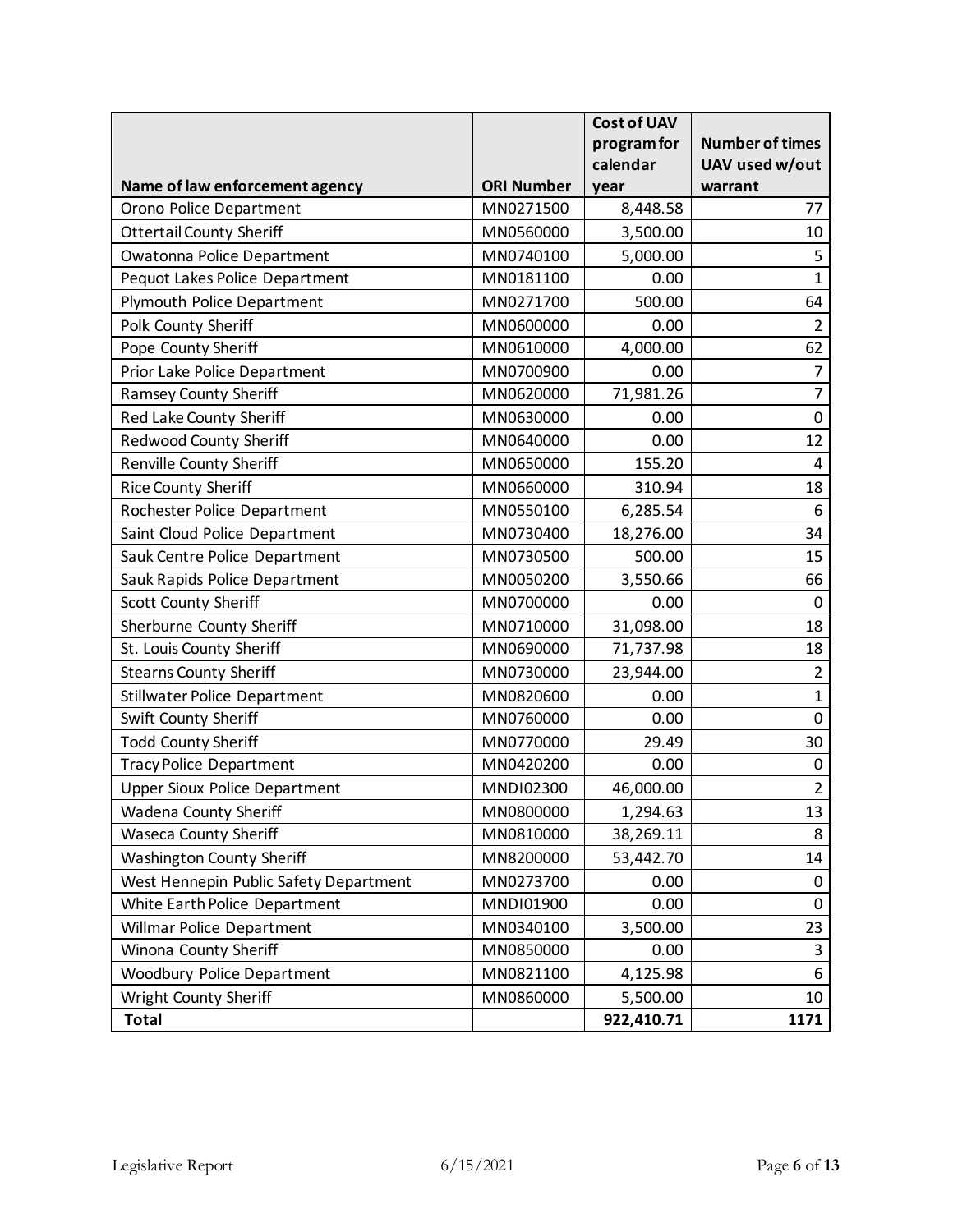## <span id="page-6-0"></span>**Agency Data Submissions**

The remaining portion of this report contains the reason codes law enforcement agencies provided for incidents where a UAV was used without a warrant.

| Reason          |                                                                                                         |
|-----------------|---------------------------------------------------------------------------------------------------------|
| Code            | Reason                                                                                                  |
|                 | During or in the aftermath of an emergency situation that involves the risk of death or bodily harm     |
|                 | to a person.                                                                                            |
| $\frac{2}{3}$   | Over a public event where there is a heightened risk to the safety of participants or bystanders.       |
|                 | To counter the risk of a terrorist attack by a specific individual or organization if the agency        |
|                 | determines that credible intelligence indicates a risk.                                                 |
| $\overline{4}$  | To prevent the loss of life and property in natural or man-made disasters and to facilitate operational |
|                 | planning, rescue, and recovery operations in the aftermath of these disasters.                          |
| $5\overline{)}$ | To conduct a threat assessment in anticipation of a specific event.                                     |
| -6              | To collect information from a public area if there is reasonable suspicion of criminal activity.        |
|                 | To collect information for crash reconstruction purposes after a serious or deadly collision occurring  |
|                 | on a public road.                                                                                       |
| 8               | Over a public area for officer training or public relations purposes.                                   |
| $\overline{Q}$  | For purposes unrelated to law enforcement at the request of a government entity provided that the       |
|                 | government entity makes the request in writing to the law enforcement agency and specifies the          |
|                 | reason for the request and proposed period of use.                                                      |

#### <span id="page-6-1"></span>By-Agency UAV Use Reason

|                                  | Reason         | Reason | Reason | Reason | Reason | Reason | Reason         | Reason         | Reason       |
|----------------------------------|----------------|--------|--------|--------|--------|--------|----------------|----------------|--------------|
| Law enforcement agency           | Code 1         | Code 2 | Code 3 | Code 4 | Code 5 | Code 6 | Code 7         | Code 8         | Code 9       |
| Anoka County Sheriff's           |                |        |        |        |        |        |                |                |              |
| Office                           | 39             |        |        |        |        | 40     |                | 4              |              |
| <b>Arlington Police</b>          |                |        |        |        |        |        |                |                |              |
| Department                       |                |        |        |        |        |        |                | $\mathbf{1}$   | 1            |
| <b>Austin Police Department</b>  | $\mathbf{1}$   |        |        | 4      |        |        |                | $\overline{2}$ | $\mathbf{1}$ |
| <b>Baxter Police Department</b>  | $\mathbf{1}$   |        |        |        |        | 1      |                | $\overline{2}$ |              |
| <b>Becker County Sheriff's</b>   |                |        |        |        |        |        |                |                |              |
| Office                           | $\overline{4}$ |        |        |        |        | 1      |                |                |              |
| <b>Beltrami County Sheriff's</b> |                |        |        |        |        |        |                |                |              |
| Office                           | $\mathbf{1}$   |        |        |        |        |        |                |                |              |
| Benton County Sheriff's          |                |        |        |        |        |        |                |                |              |
| Office                           |                |        |        | 1      |        | 1      | $\overline{2}$ | $\mathbf{1}$   |              |
| <b>Big Lake Police</b>           |                |        |        |        |        |        |                |                |              |
| Department                       | 8              | 1      |        | 1      |        | 3      |                | 9              |              |
| <b>Bloomington Police</b>        |                |        |        |        |        |        |                |                |              |
| Department                       | 12             |        |        |        |        |        | 3              | 8              |              |
| <b>Blue Earth County</b>         |                |        |        |        |        |        |                |                |              |
| Sheriff's Office                 | 6              |        |        |        |        |        | 2              | 7              | 11           |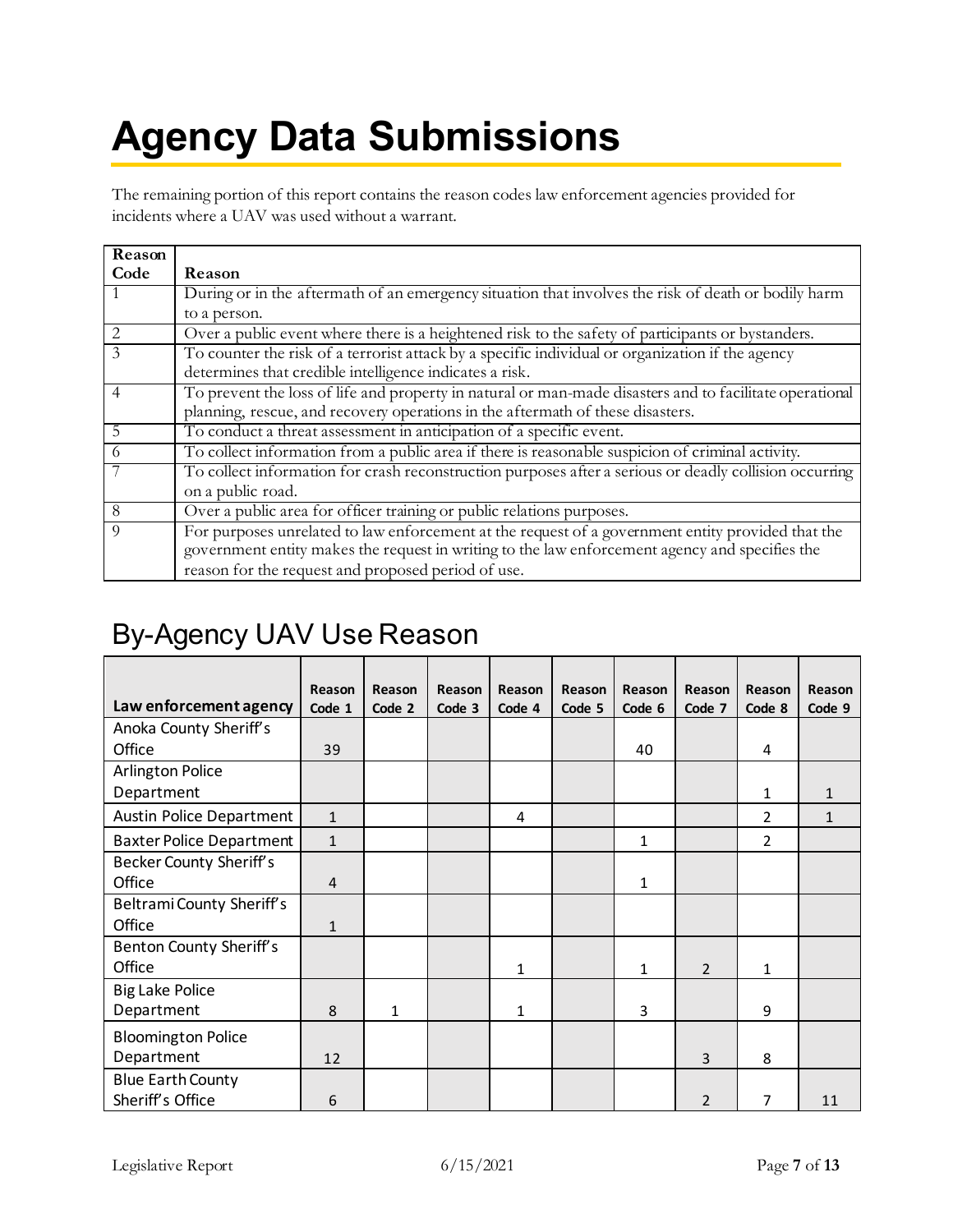| Law enforcement agency         | Reason<br>Code 1 | Reason<br>Code 2 | Reason<br>Code 3 | Reason<br>Code 4 | Reason<br>Code 5 | Reason<br>Code 6 | Reason<br>Code 7 | Reason<br>Code 8 | Reason<br>Code 9 |
|--------------------------------|------------------|------------------|------------------|------------------|------------------|------------------|------------------|------------------|------------------|
| <b>Brown County Sheriff's</b>  |                  |                  |                  |                  |                  |                  |                  |                  |                  |
| Office                         | $\mathbf{1}$     |                  |                  |                  |                  | 1                |                  |                  |                  |
| Caledonia Police               |                  |                  |                  |                  |                  |                  |                  |                  |                  |
| Department                     |                  |                  |                  |                  |                  |                  |                  |                  |                  |
| Cambridge Police               |                  |                  |                  |                  |                  |                  |                  |                  |                  |
| Department                     |                  |                  |                  |                  |                  |                  |                  |                  |                  |
| Cannon River Drug and          |                  |                  |                  |                  |                  |                  |                  |                  |                  |
| Violent Offender Task          |                  |                  |                  |                  |                  |                  |                  |                  |                  |
| Force                          | 6                |                  |                  |                  |                  | 4                |                  | 9                |                  |
| Carlton County Sheriff's       |                  |                  |                  |                  |                  |                  |                  |                  |                  |
| Office                         | $\overline{2}$   |                  |                  |                  |                  |                  |                  |                  |                  |
| Cass County Sheriff's          |                  |                  |                  |                  |                  |                  |                  |                  |                  |
| Office                         | $\overline{2}$   |                  |                  |                  |                  |                  |                  | $\mathbf{1}$     |                  |
| Chisago County Sheriff's       |                  |                  |                  |                  |                  |                  |                  |                  |                  |
| Office                         | 6                |                  |                  |                  | 5                | 11               | $\mathbf{1}$     | 3                | $\mathbf{1}$     |
| Clay County Sheriff's          |                  |                  |                  |                  |                  |                  |                  |                  |                  |
| Office                         |                  | 1                |                  |                  |                  |                  |                  |                  |                  |
| Colombia Heights Police        |                  |                  |                  |                  |                  |                  |                  |                  |                  |
| Department                     |                  |                  |                  |                  |                  |                  |                  |                  |                  |
| Cook County Sheriff's          |                  |                  |                  |                  |                  |                  |                  |                  |                  |
| Office                         |                  |                  |                  |                  |                  |                  |                  |                  |                  |
| Coon Rapids Police             |                  |                  |                  |                  |                  |                  |                  |                  |                  |
| Department                     | 4                |                  |                  |                  |                  | $\mathbf{1}$     |                  | 12               |                  |
| <b>Cottage Grove Police</b>    |                  |                  |                  |                  |                  |                  |                  |                  |                  |
| Department                     | 15               |                  |                  | 1                |                  | 19               |                  | 18               |                  |
| Crow Wing County               |                  |                  |                  |                  |                  |                  |                  |                  |                  |
| Sheriff's Office               | 18               |                  |                  | 1                |                  | 10               | $\mathbf 1$      |                  |                  |
| <b>Crystal Police</b>          |                  |                  |                  |                  |                  |                  |                  |                  |                  |
| Department                     |                  |                  |                  |                  |                  |                  |                  | 5                |                  |
| Dakota County Sheriff's        |                  |                  |                  |                  |                  |                  |                  |                  |                  |
| Office                         | 17               |                  |                  | $\mathbf{1}$     | $\mathbf 1$      | 8                | 5                | 30               | $\overline{2}$   |
| Douglas County Sheriff's       |                  |                  |                  |                  |                  |                  |                  |                  |                  |
| Office                         | 6                |                  |                  |                  |                  | $\mathbf{1}$     | $\mathbf 1$      | $\mathbf{1}$     |                  |
| Eagan Police Department        | 8                |                  |                  |                  |                  | $\overline{3}$   |                  | $\mathbf{1}$     |                  |
| <b>Eden Prairie Police</b>     |                  |                  |                  |                  |                  |                  |                  |                  |                  |
| Department                     | $\overline{3}$   |                  |                  |                  |                  |                  |                  | 4                |                  |
| <b>Edina Police Department</b> | $\overline{7}$   |                  |                  |                  |                  |                  |                  | 52               |                  |
| Fisher Police Department       |                  |                  |                  |                  |                  |                  |                  |                  |                  |
| Freeborn County Sheriff's      |                  |                  |                  |                  |                  |                  |                  |                  |                  |
| Office                         | 5                | $\overline{2}$   |                  | $\mathbf{1}$     |                  |                  |                  | $\overline{3}$   |                  |
| Fridley Police                 |                  |                  |                  |                  |                  |                  |                  |                  |                  |
| Department                     | $12\,$           |                  |                  |                  |                  |                  |                  |                  |                  |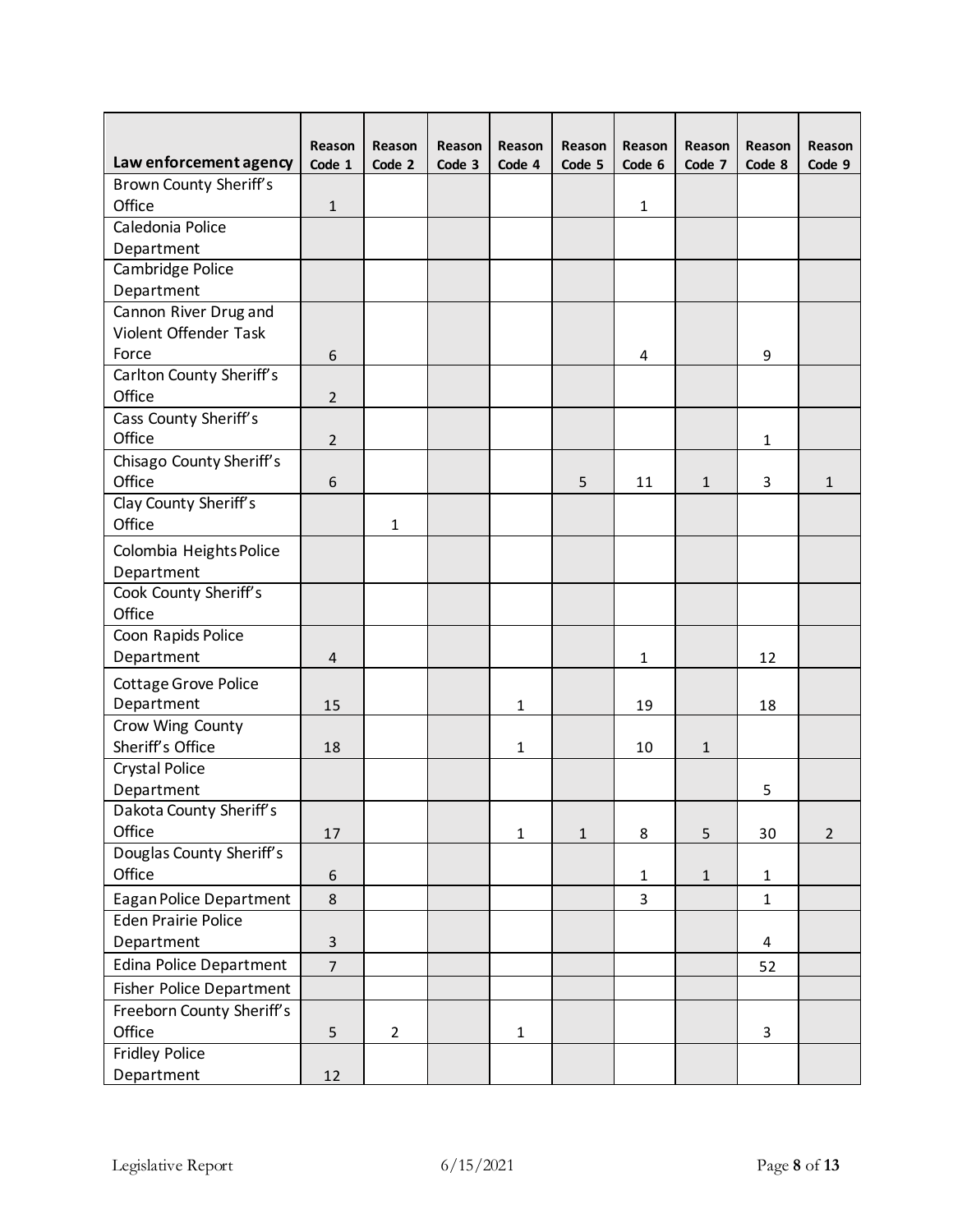|                                    | Reason         | Reason       | Reason | Reason         | Reason | Reason       | Reason         | Reason         | Reason       |
|------------------------------------|----------------|--------------|--------|----------------|--------|--------------|----------------|----------------|--------------|
| Law enforcement agency             | Code 1         | Code 2       | Code 3 | Code 4         | Code 5 | Code 6       | Code 7         | Code 8         | Code 9       |
| <b>Golden Valley Police</b>        |                |              |        |                |        |              |                |                |              |
| Department                         | $\mathbf{1}$   |              |        |                |        | $\mathbf{1}$ |                |                | $\mathbf{1}$ |
| Goodhue County Sheriff's           |                |              |        |                |        |              |                |                |              |
| Office                             | $\mathbf{1}$   | $\mathbf{1}$ |        |                |        | 5            |                | 2              | $\mathbf{1}$ |
| <b>Grand Rapids Police</b>         |                |              |        |                |        |              |                |                |              |
| Department                         |                |              |        |                |        |              |                |                |              |
| <b>Grant County Sheriff's</b>      |                |              |        |                |        |              |                |                |              |
| Office                             | $\mathbf{1}$   |              |        | $\overline{2}$ |        |              |                |                | 1            |
| <b>Hennepin County</b>             |                |              |        |                |        |              |                |                |              |
| Sheriff's Office                   | 5              |              |        |                |        |              |                | 3              |              |
| Houston County Sheriff's<br>Office | 1              |              |        |                |        |              |                |                |              |
| Kandiyohi County                   |                |              |        |                |        |              |                |                |              |
| Sheriff's Office                   |                |              |        |                |        |              |                | $\overline{2}$ |              |
| Kenyon Police                      |                |              |        |                |        |              |                |                |              |
| Department                         |                |              |        |                |        |              |                |                |              |
| Lac qui Parle County               |                |              |        |                |        |              |                |                |              |
| Sheriff's Office                   |                |              |        |                |        |              |                |                |              |
| Lake County Sheriff's              |                |              |        |                |        |              |                |                |              |
| Office                             | $\overline{2}$ |              |        |                |        | 3            |                |                |              |
| Le Sueur Police                    |                |              |        |                |        |              |                |                |              |
| Department                         |                |              |        |                |        |              |                |                |              |
| Leech Lake Tribal Police           |                |              |        |                |        |              |                |                |              |
| Department                         | $\mathbf{1}$   |              |        |                |        |              |                |                |              |
| Lyon County Sheriff's<br>Office    |                |              |        |                |        |              |                |                |              |
| Marshall County Sheriff's          |                |              |        |                |        |              |                |                |              |
| Office                             |                |              |        |                |        |              |                |                |              |
| <b>Marshall Police</b>             |                |              |        |                |        |              |                |                |              |
| Department                         | $\mathbf{1}$   |              |        |                |        |              |                |                |              |
| McLeod County Sheriff's            |                |              |        |                |        |              |                |                |              |
| Office                             | $\overline{3}$ |              |        |                |        | $\mathbf{1}$ | $\overline{2}$ | $\mathbf{1}$   | $\mathbf{1}$ |
| Metro Transit Police               |                |              |        |                |        |              |                |                |              |
| Department                         |                |              |        |                |        |              |                |                |              |
| Mille Lacs Tribal Police           |                |              |        |                |        |              |                |                |              |
| Department                         | $\overline{4}$ |              |        |                |        | 4            |                |                |              |
| Minnesota Bureau of                |                |              |        |                |        |              |                |                |              |
| <b>Criminal Apprehension</b>       |                |              |        |                |        |              |                | 3              |              |
| Minnesota Department               |                |              |        |                |        |              |                |                |              |
| of Natural Resources               |                |              |        |                |        |              |                |                |              |
| Minnesota State Patrol             |                |              |        |                |        |              |                | 28             |              |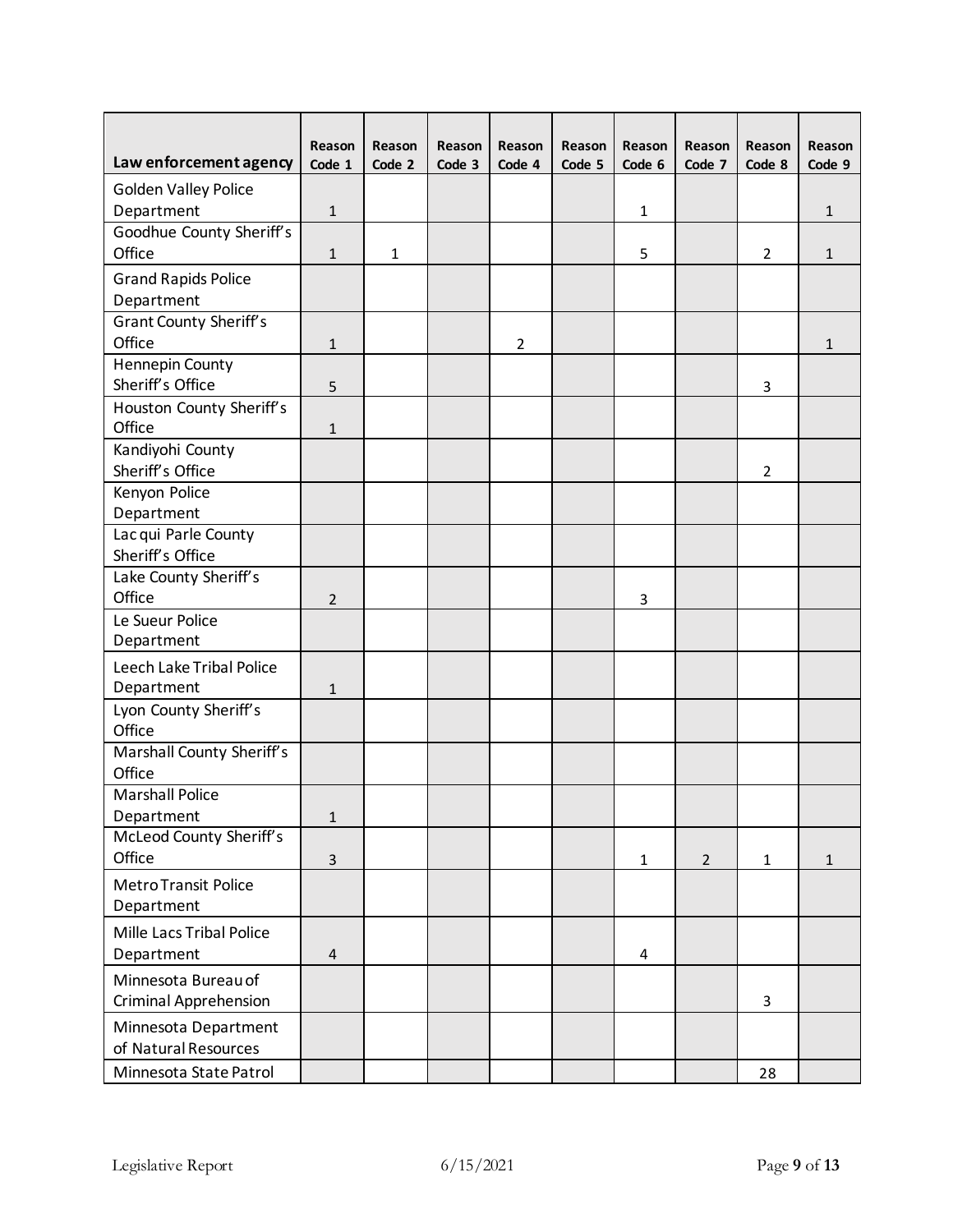| Law enforcement agency                | Reason<br>Code 1 | Reason<br>Code 2 | Reason<br>Code 3 | Reason<br>Code 4 | Reason<br>Code 5 | Reason<br>Code 6 | Reason<br>Code 7 | Reason<br>Code 8 | Reason<br>Code 9 |
|---------------------------------------|------------------|------------------|------------------|------------------|------------------|------------------|------------------|------------------|------------------|
| <b>Moorhead Police</b>                |                  |                  |                  |                  |                  |                  |                  |                  |                  |
| Department                            |                  |                  |                  |                  |                  |                  |                  | $\mathbf{1}$     |                  |
| Morrison County Sheriff's             |                  |                  |                  |                  |                  |                  |                  |                  |                  |
| Office                                |                  |                  |                  |                  |                  | 5                |                  | $\overline{2}$   |                  |
| Nicollet County Sheriff's             |                  |                  |                  |                  |                  |                  |                  |                  |                  |
| Office                                | 8                |                  |                  | 3                |                  | 5                | 3                | 3                | 3                |
| North St. Paul Police                 |                  |                  |                  |                  |                  |                  |                  |                  |                  |
| Department                            |                  |                  |                  |                  |                  |                  |                  |                  |                  |
| <b>Olmsted County</b>                 |                  |                  |                  |                  |                  |                  |                  |                  |                  |
| Sheriff's Office                      | $\mathbf{1}$     |                  |                  |                  |                  |                  | $\mathbf 1$      | 4                |                  |
| Orono Police Department               |                  |                  |                  |                  |                  |                  |                  | 77               |                  |
| <b>Ottertail County Sheriff's</b>     |                  |                  |                  |                  |                  |                  |                  |                  |                  |
| Office                                | 6                | $\mathbf{1}$     |                  | 1                |                  | $\mathbf{1}$     |                  |                  | $\mathbf{1}$     |
| Owatonna Police                       |                  |                  |                  |                  |                  |                  |                  |                  |                  |
| Department                            |                  | $\overline{2}$   |                  |                  |                  | $\mathbf{1}$     |                  | $\mathbf{1}$     | $\mathbf{1}$     |
| Pequot Lakes Police                   |                  |                  |                  |                  |                  |                  |                  |                  |                  |
| Department                            | $\mathbf{1}$     |                  |                  |                  |                  |                  |                  |                  |                  |
| Plymouth Police                       |                  |                  |                  |                  |                  |                  |                  |                  |                  |
| Department                            | 21               | 3                |                  |                  |                  | 1                | $\overline{4}$   | 35               |                  |
| Polk County Sheriff's                 |                  |                  |                  |                  |                  |                  |                  |                  |                  |
| Office                                |                  |                  |                  |                  |                  |                  |                  | $\overline{2}$   |                  |
| Pope County Sheriff's                 |                  |                  |                  |                  |                  |                  |                  |                  |                  |
| Office                                | 5                |                  |                  |                  |                  |                  | 1                | 56               |                  |
| <b>Prior Lake Police</b>              |                  |                  |                  |                  |                  |                  |                  |                  |                  |
| Department<br>Ramsey County Sheriff's | 3                |                  |                  |                  |                  | 4                |                  |                  |                  |
| Office                                | $\overline{7}$   |                  |                  |                  |                  |                  |                  |                  |                  |
| Red Lake County Sheriff               |                  |                  |                  |                  |                  |                  |                  |                  |                  |
| 's Office                             |                  |                  |                  |                  |                  |                  |                  |                  |                  |
| Redwood County                        |                  |                  |                  |                  |                  |                  |                  |                  |                  |
| Sheriff's Office                      | $\mathbf{1}$     | $\mathbf{1}$     |                  |                  |                  | 3                | $\mathbf{1}$     | 3                | 3                |
| Renville County Sheriff's             |                  |                  |                  |                  |                  |                  |                  |                  |                  |
| Office                                | $\sqrt{4}$       |                  |                  |                  |                  |                  |                  |                  |                  |
| <b>Rice County Sheriff's</b>          |                  |                  |                  |                  |                  |                  |                  |                  |                  |
| Office                                | $\overline{7}$   |                  |                  |                  |                  | 6                |                  | 5                |                  |
| Rochester Police                      |                  |                  |                  |                  |                  |                  |                  |                  |                  |
| Department                            |                  |                  |                  |                  |                  | 5                | $\mathbf 1$      |                  |                  |
| Saint Cloud Police                    |                  |                  |                  |                  |                  |                  |                  |                  |                  |
| Department                            | 19               |                  |                  |                  |                  | 4                | $\overline{4}$   | $\overline{7}$   |                  |
| Sauk Centre Police                    |                  |                  |                  |                  |                  |                  |                  |                  |                  |
| Department                            | $\sqrt{4}$       |                  |                  | $\mathbf 1$      |                  | 10               |                  |                  |                  |
| Sauk Rapids Police                    |                  |                  |                  |                  |                  |                  |                  |                  |                  |
| Department                            | $\mathsf 9$      |                  |                  | $\mathbf 1$      |                  | 3                |                  | 49               | $\overline{4}$   |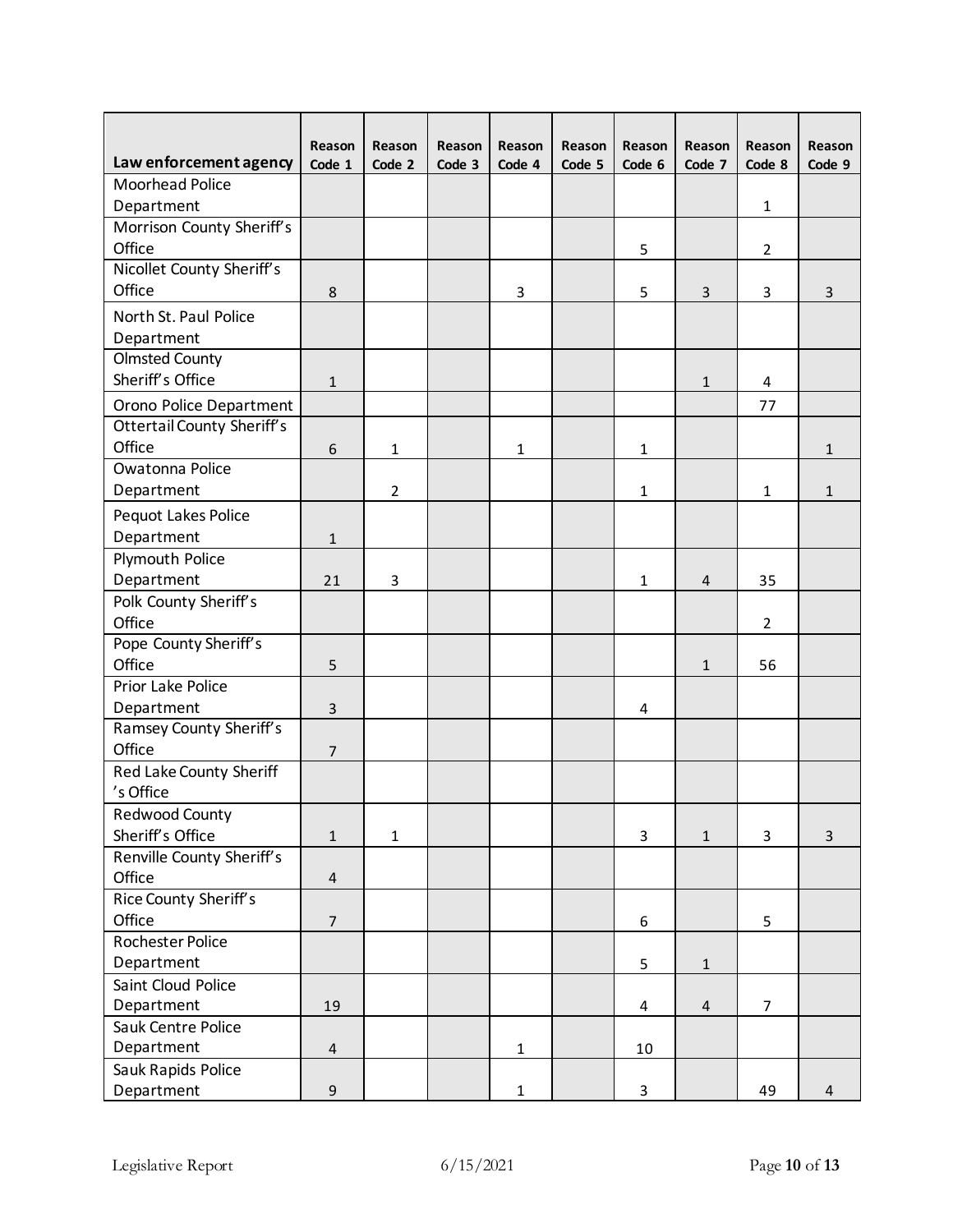| Law enforcement agency          | Reason<br>Code 1 | Reason<br>Code 2 | Reason<br>Code 3 | Reason<br>Code 4 | Reason<br>Code 5 | Reason<br>Code 6 | Reason<br>Code 7 | Reason<br>Code 8 | Reason<br>Code 9 |
|---------------------------------|------------------|------------------|------------------|------------------|------------------|------------------|------------------|------------------|------------------|
| <b>Scott County Sheriff</b>     |                  |                  |                  |                  |                  |                  |                  |                  |                  |
| Sherburne County                |                  |                  |                  |                  |                  |                  |                  |                  |                  |
| Sheriff's Office                | $\overline{2}$   |                  |                  | $\mathbf{1}$     |                  |                  |                  | 15               |                  |
| St. Louis County Sheriff's      |                  |                  |                  |                  |                  |                  |                  |                  |                  |
| Office                          | 8                |                  |                  | $\overline{2}$   |                  | 3                |                  | 5                |                  |
| <b>Stearns County Sheriff's</b> |                  |                  |                  |                  |                  |                  |                  |                  |                  |
| Office                          | $\overline{2}$   |                  |                  |                  |                  |                  |                  |                  |                  |
| <b>Stillwater Police</b>        |                  |                  |                  |                  |                  |                  |                  |                  |                  |
| Department                      |                  |                  |                  |                  |                  |                  |                  |                  | 1                |
| Swift County Sheriff's          |                  |                  |                  |                  |                  |                  |                  |                  |                  |
| Office                          |                  |                  |                  |                  |                  |                  |                  |                  |                  |
| Todd County Sheriff's           |                  |                  |                  |                  |                  |                  |                  |                  |                  |
| Office                          | 12               |                  |                  | $\overline{2}$   |                  | 8                | 3                | $\overline{2}$   | 3                |
| <b>Tracy Police Department</b>  |                  |                  |                  |                  |                  |                  |                  |                  |                  |
| <b>Upper Sioux Police</b>       |                  |                  |                  |                  |                  |                  |                  |                  |                  |
| Department                      | $\overline{2}$   |                  |                  |                  |                  |                  |                  |                  |                  |
| Wadena County Sheriff's         |                  |                  |                  |                  |                  |                  |                  |                  |                  |
| Office                          | $\boldsymbol{6}$ |                  |                  | 3                |                  |                  | $\mathbf 1$      | $\overline{2}$   | $\mathbf{1}$     |
| Waseca County Sheriff's         |                  |                  |                  |                  |                  |                  |                  |                  |                  |
| Office                          | $\mathbf{1}$     |                  |                  |                  |                  |                  |                  | $\overline{7}$   |                  |
| <b>Washington County</b>        |                  |                  |                  |                  |                  |                  |                  |                  |                  |
| Sheriff's Office                | 8                |                  |                  |                  |                  | 1                |                  | 5                |                  |
| West Hennepin Public            |                  |                  |                  |                  |                  |                  |                  |                  |                  |
| Safety Department               |                  |                  |                  |                  |                  |                  |                  |                  |                  |
| <b>White Earth Police</b>       |                  |                  |                  |                  |                  |                  |                  |                  |                  |
| Department                      |                  |                  |                  |                  |                  |                  |                  |                  |                  |
| <b>Willmar Police</b>           |                  |                  |                  |                  |                  |                  |                  |                  |                  |
| Department                      | $\overline{7}$   |                  |                  | 1                |                  | 1                | 3                | 10               | 1                |
| Winona County Sheriff's         |                  |                  |                  |                  |                  |                  |                  |                  |                  |
| Office                          |                  |                  |                  |                  |                  |                  |                  |                  |                  |
| <b>Woodbury Police</b>          |                  |                  |                  |                  |                  |                  |                  |                  |                  |
| Department                      | $\overline{3}$   |                  |                  |                  |                  |                  |                  | 3                |                  |
| Wright County Sheriff's         |                  |                  |                  |                  |                  |                  |                  |                  |                  |
| Office                          | $\mathbf 1$      |                  |                  |                  |                  | 6                |                  |                  | $\mathbf{3}$     |
| <b>Totals</b>                   | 352              | 12               | $\pmb{0}$        | 27               | $\boldsymbol{6}$ | 185              | 39               | 506              | 41               |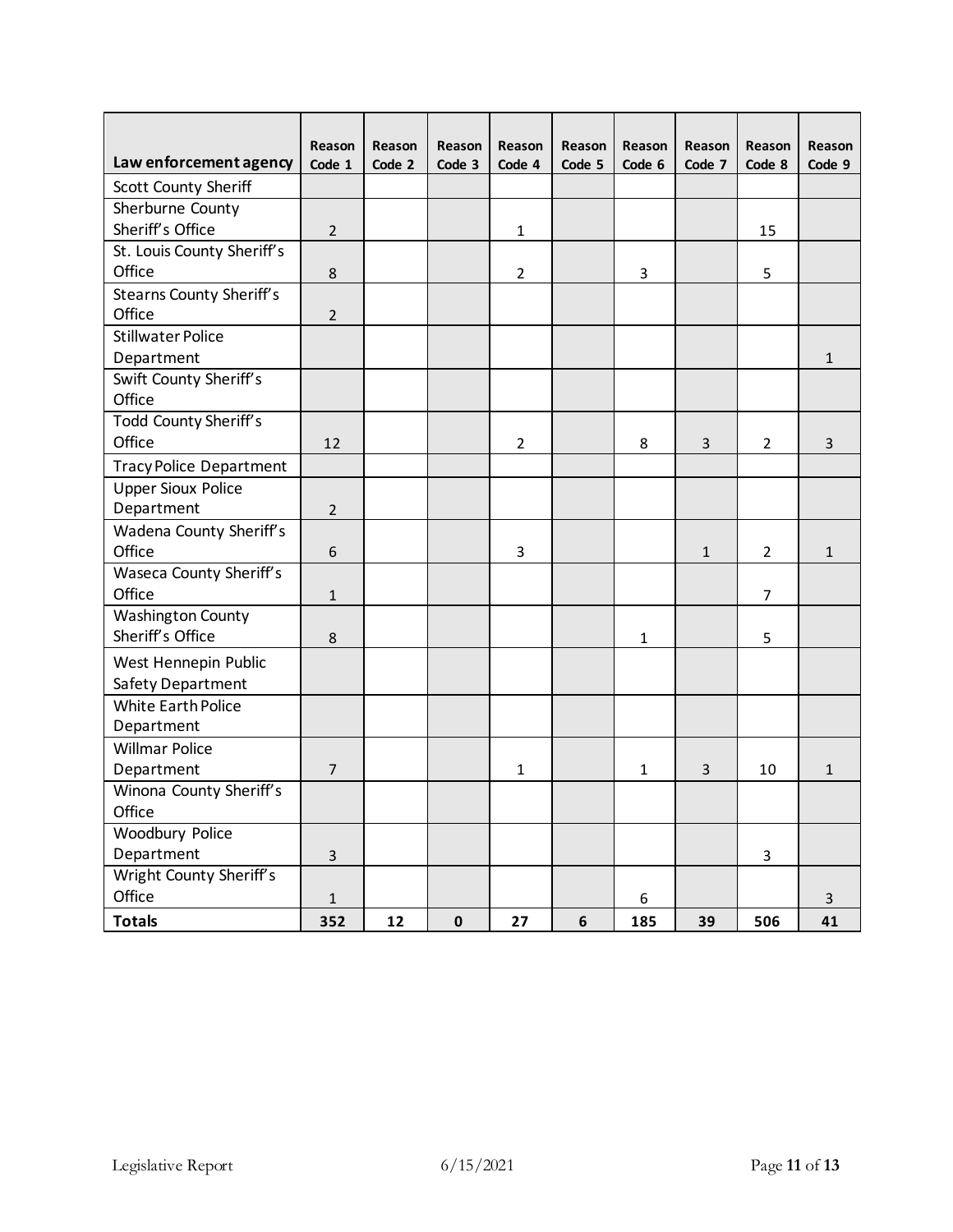## <span id="page-11-0"></span>**Agency Data Submission Form**

Below is the form used by agencies for UAV data submissions to the BCA.

#### **UAV Agency Data Collection Form** Minnesota Statutes §626.19

Please fill out this form as completely as possible.

#### **Agency Information**

| Name of Law Enforcement Agency | Criginaling Agency Identifier (ORI) |
|--------------------------------|-------------------------------------|
|                                |                                     |
|                                |                                     |

#### **UAV Program Data for Calendar Year**

| Calendar Year of Submission | Cost of UAV Program for Calendar Year | Number of Times UAVs Decloved Without Warrant |  |  |  |
|-----------------------------|---------------------------------------|-----------------------------------------------|--|--|--|
|                             |                                       |                                               |  |  |  |
|                             |                                       |                                               |  |  |  |

#### **Uses of UAVs Without Warrant**

For each deployment of a UAV without a search warrant, provide the following on the second page of this form:

- date of the deployment

statutory reason for the deployment

If you require space for additional entries, submit additional copies of this form.

The reasons for a UAV deployment without a search warrant allowed by statute are provided below:

| Reason Code | Reason                                                                                                                                                                                                                                                   |
|-------------|----------------------------------------------------------------------------------------------------------------------------------------------------------------------------------------------------------------------------------------------------------|
|             | during or in the aftermath of an emergency situation that involves the risk of death or bodily<br>harm to a person                                                                                                                                       |
| 2           | over a public event where there is a heightened risk to the safety of participants or bystanders                                                                                                                                                         |
| 3           | to counter the risk of a terrorist attack by a specific individual or organization if the agency<br>determines that credible intelligence indicates a risk                                                                                               |
| 4           | to prevent the loss of life and property in natural or man-made disasters and to facilitate<br>operational planning, rescue, and recovery operations in the aftermath of these disasters                                                                 |
| 5           | to conduct a threat assessment in anticipation of a specific event                                                                                                                                                                                       |
| 6           | to collect information from a public area if there is reasonable suspicion of criminal activity                                                                                                                                                          |
|             | to collect information for crash reconstruction purposes after a serious or deadly collision<br>occurring on a public road                                                                                                                               |
| 8           | over a public area for officer training or public relations purposes                                                                                                                                                                                     |
| 9           | for purposes unrelated to law enforcement at the request of a government entity provided<br>that the government entity makes the request in writing to the law enforcement agency and<br>specifies the reason for the request and proposed period of use |

This form must be submitted to the BCA no later than January 15 of each calendar year. To submit the form, click the button below or email the completed form to BCA.UAV.Submit@state.mn.us.

Submit completed form to BCA via email

MNJ18-F-5030 v1.01 (011221)